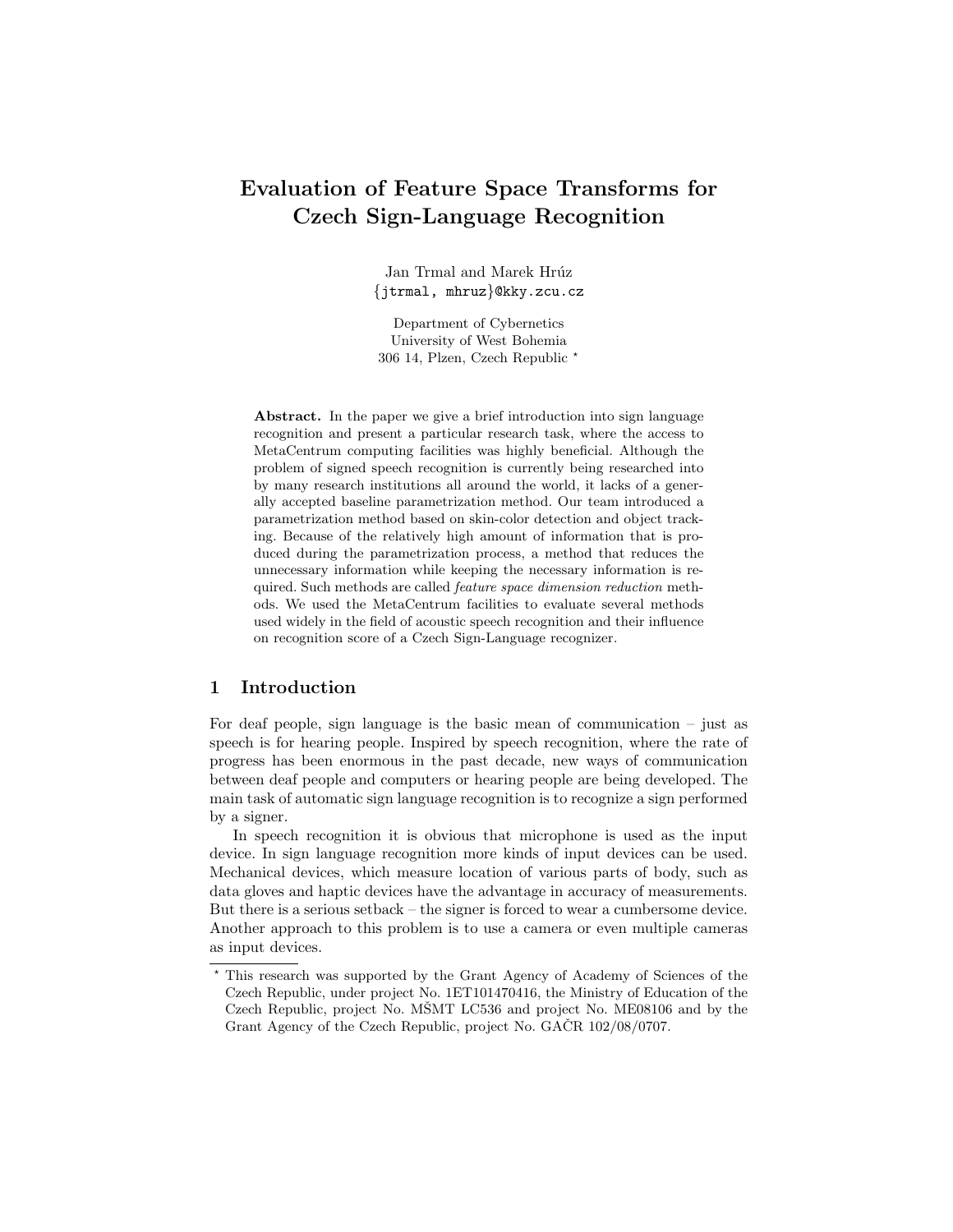Lets consider the output of the camera or multiple cameras. Given the resolution of one picture and the frame frequency, the amount of data produced is huge. This is because the visual stream bears not only the bare information relevant for sign language recognition (SLR) but also additional information about the speaker, clothing, environment, etc. This additional information does not improve the recognition score – quite contrary, the information increase complexity of the task, dimensionality of the feature vectors and slow down the overall research process. The first thing we have to do is to reduce the amount of unnecessary information, while keeping the information useful for the SLR problem. This is the task of visual feature extraction (VFE) system. The VFE system employs computer vision algorithms to isolate (extract) the relevant information.



Fig. 1. a) source frame from the camera, b) segmented image c) head and hands tracking

#### 1.1 Visual Feature Extraction System

The sign language consists of manual (i.e. employing hands) and non-manual (i.e. mainly facial expressions) component. We aimed our work against the manual component. The sign linguists distinguish several basic subcomponents of the manual component of the sign – hand shape, palm and hand orientation, location and movement.

To enable successful recognition of a sign, the VFE system must be not only able to find and isolate the hands, but also provide information about location in space and, more importantly, about the progressive change of the hand location. The process of finding the objects of interest in the image is called object detection and the process of monitoring of movements is called object tracking. In our case, the objects are left and right hand and the head of the speaker.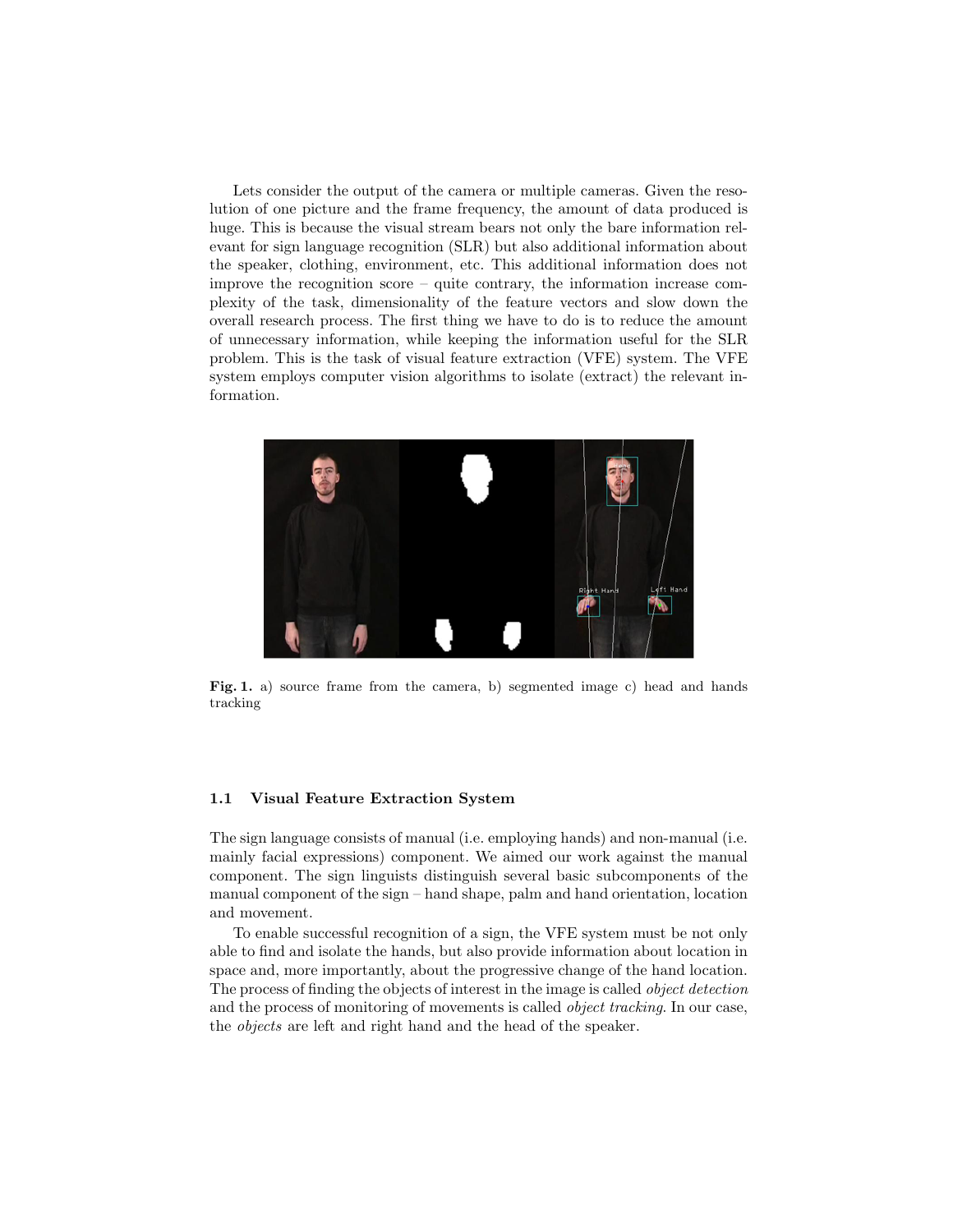

Fig. 2. Hand tracking for one of the signs

Object Detection A common method for detecting parts of a human body is the skin-color detection ([4]). Skin-color detection can be combined with motion cues  $([2])$  or edge cues  $([5])$ . Although the method is widespread, it has several disadvantages. For example it is illumination dependent and there is a large variety in color of human skin. Therefore, an adaptation should be applied to the universal skin-color model ([7]). The skin-color detection is the first phase of VFE in our SLR system. Using the adapted, speaker-dependent model, we perform thresholding of the image – for every pixel in the image we determine its likelihood of being a skin-color pixel. If the likelihood is higher than a specific threshold, the pixel is considered to be a part of a skin-color object.

Object Description Every object isolated in the previous phase must be described by some features that correspond to the aforementioned manual subcomponents of the signs. For location and movement description we simply compute the 2D coordinates of the center of mass of the isolated object, for the shape we use the Hu's moments associated to the object.

Object Tracking After the object detection, we ideally obtain the objects representing the left hand, right hand and head. Our VFE system uses separate object tracker for each of these objects. The tracking process itself is based on measure of the distance of the old and new locations of the objects enhanced with occlusion detection system.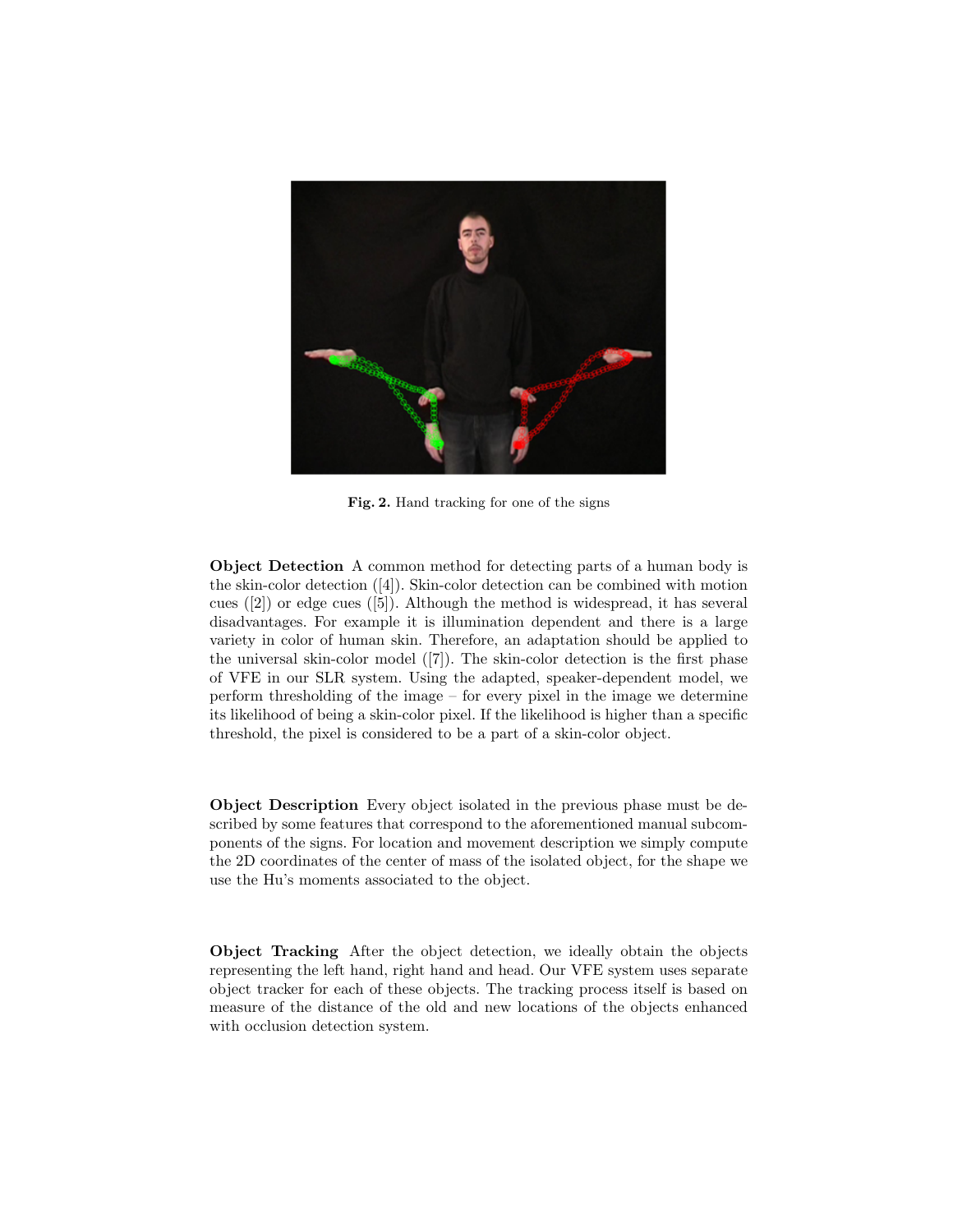Feature Sets In the previous sections we described the VFE system. Using this system, we are able to reduce the amount of data in each input frame to 33 values, 11 for each of the tracked objects:

- $x, y$  the center of mass of the object
- 7 Hu's moments describing the shape of the object
- the angle of the object relative to the x-axis of the image
- a Boolean value representing whether the object is in occlusion

The occlusion flag is used in post-processing. If an occlusion is detected, the Hu's moments and the angle are linear interpolated between the last values before occlusion and the first values after occlusion. The final step of the postprocessing is normalization in the spatial domain. The mean position of the head is considered as the origin and the mean width of the head is considered as one unit. The normalized features (excluding the occlusion flag) are concatenated in the following order: left hand, right hand, and head. For every object, 10 features are obtained, which makes a total count of 30 features for every frame.



Fig. 3. Trajectory tracking in 3D space. The coordinates origin is located in the mean position of signers head

## 2 Feature Space Reduction Methods

Features obtained so far by the method described in the previous section are highly correlated and statistically dependent on each other. Also, the number of correlated features can be higher than the size of independent feature set – it can be proved ([1]) that the Hu system is dependent and incomplete. For our purpose, the Hu's moments are sufficient to describe the contours of the objects, but the dependence points at the possible use of a dimension reduction method.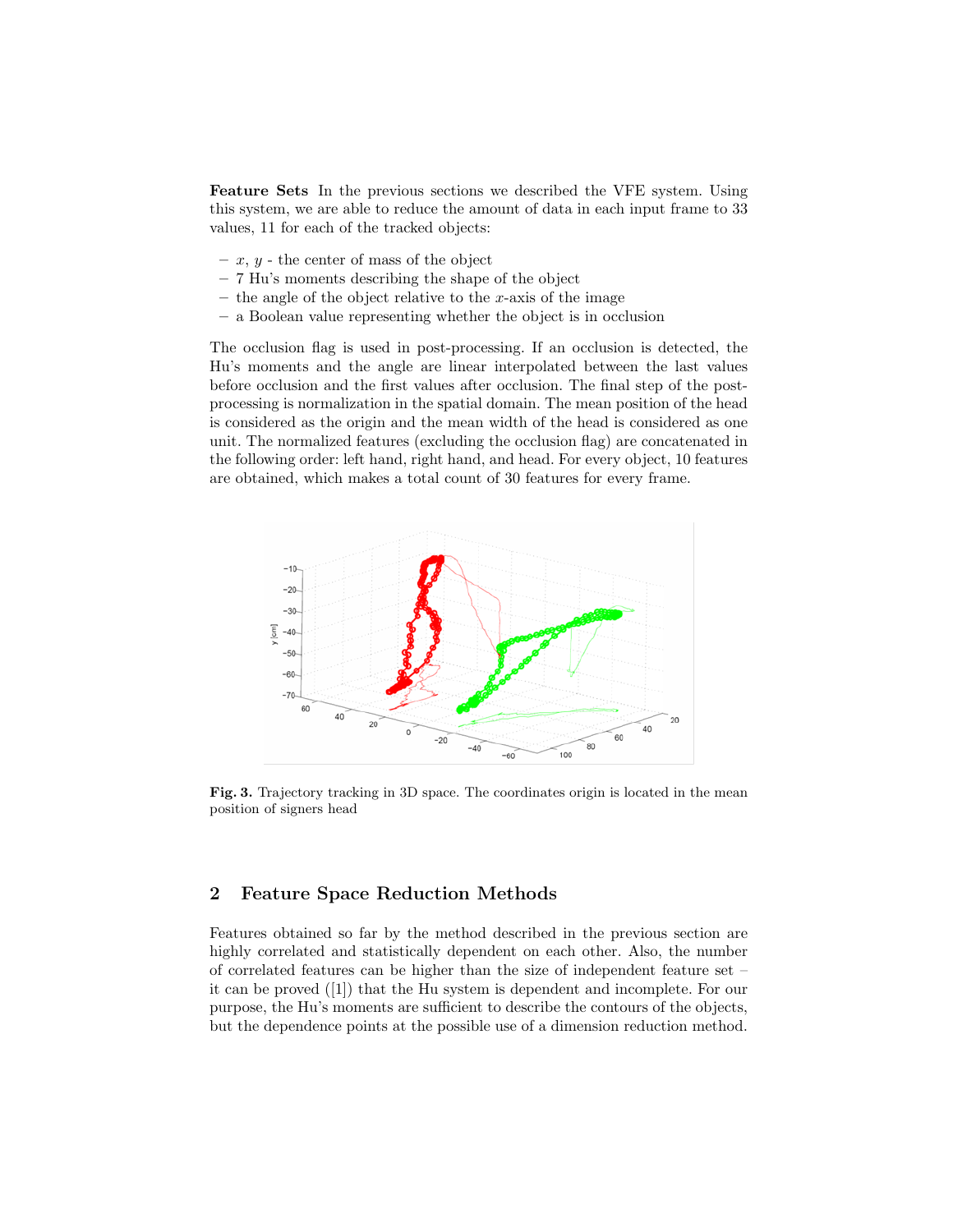In addition, it can be shown ([3]) that the number of the basic sign units can be interpreted as the Cartesian product of 4 sets (corresponding to the basic manual components) with cardinalities of 30, 8, 20, 40 - even when no context like "tri-signs" (as an analogy to tri-phones used in speech recognition) is considered. For this reason, the total number of model parameters to be estimated would become extremely large, particularly when one considers the limited size of a training corpus. Even if we had a good model, the total number of parameters is a limiting factor, when recognition in real-time is needed. For this reason, the choice of a suitable projection scheme method is a very important subtask of SL recognition. The projections schemes are usually  $m \times n$  matrices,  $m \geq$  $n$ , where  $m$  is the original dimension of feature vectors  $(30 \text{ in our case})$  and n the new feature vector dimension. The cause of the necessity to choose the right projection matrix only by experiments lies in the problematic definition of relevant information. We have investigated and compared 5 popular projection schemes: PCA as the baseline, ICA, LDA, HLDA, and rHLDA (HLDA with more robustly estimated covariance matrices). We will not discuss the methods properties or implementation, for further info, see paper ([6]).

## 3 Experiments and MetaCentrum Involvement

We used the MetaCentrum computation facilities to experiment with various possible choices of the constant  $n$  and, since our recognizer is based on Hidden Markov Models (HMM), with topology of the HMMs. To perform the experiments, we used the HTK toolkit for HMM modeling and proprietary C++ routines that we used through the Matlab MEX interface. The Matlab was directly available as a user module, but the HTK toolkit was not. After consultation with the MetaCentrum staff, they volunteered to prepare the HTK toolkit to be available in the same way as the Matlab is.

## 4 Publications Prepared Using MetaCentrum Resources

1. Jan Trmal, Marek Hrúz, Jan Zelinka, Pavel Campr, and Luděk Müller. Feature space transforms for czech sign-language recognition. In Proceedings of the 9th Annual Conference of the International Speech Communication Association (Interspeech 2008), pages 2036–2039. Causal Production Pty ltd., 2008.

#### References

- 1. J. Flusser. Moment invariants in image analysis. Proc. of World Academy of Science, Engineering and Technology, 11:196–201, 2006.
- 2. K. Imagawa, S. Lu, and S. Igi. Color-based hand tracking system for sign language recognition. Proc. Int. Conf. Automatic Face and Gesture Recognition., pages 462– 467, 1998.